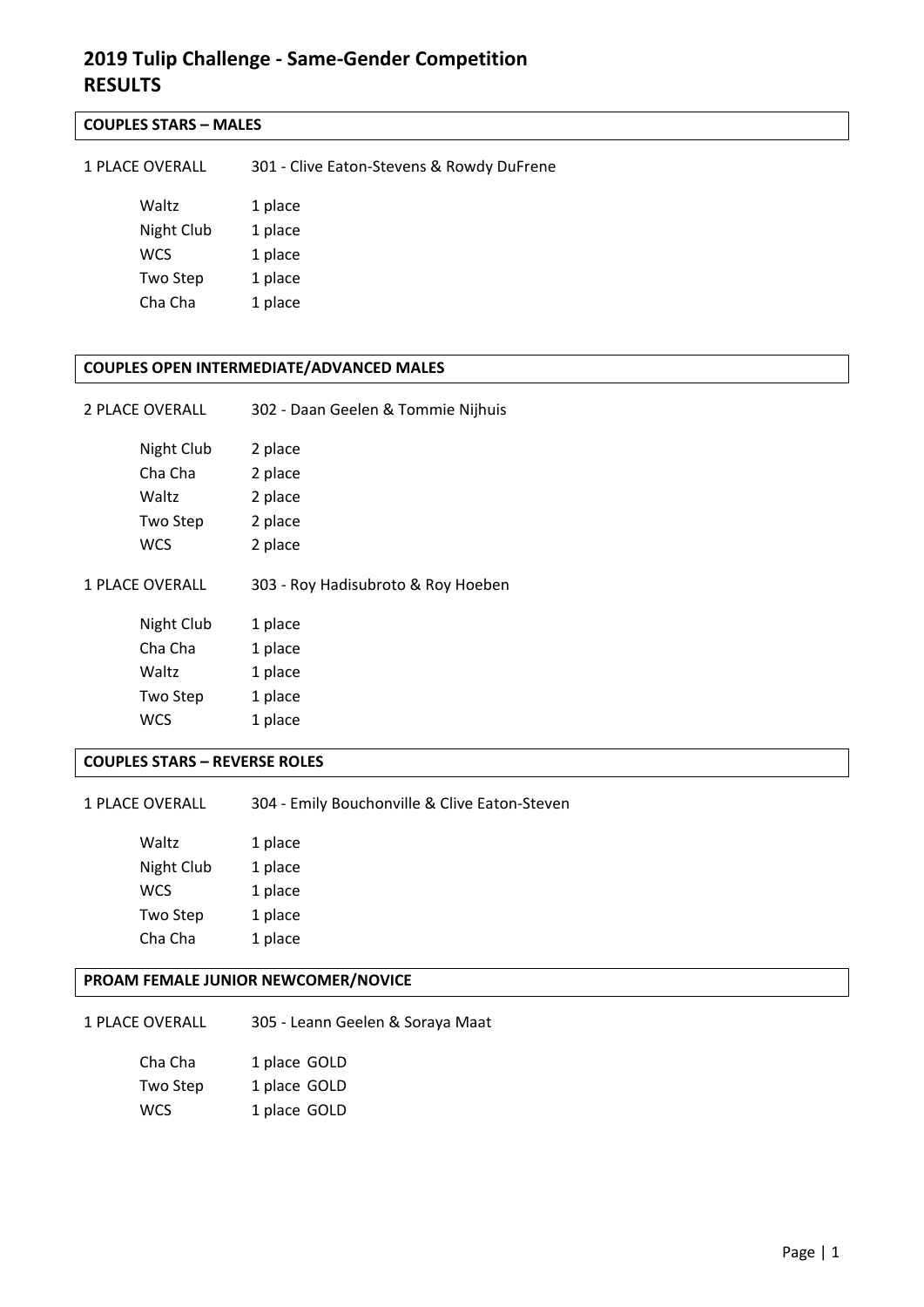## **PROAM FEMALE SENIOR 1 NEWCOMER/NOVICE**

| 1 PLACE OVERALL | 306 - Pamela van der Beek & Soraya Maat |
|-----------------|-----------------------------------------|
| Cha Cha         | 1 place GOLD +                          |
| Two Step        | 1 place $GOLD +$                        |
| <b>WCS</b>      | 1 place GOLD                            |

#### **PROAM FEMALE SENIOR 2 NEWCOMER/NOVICE**

| 2 PLACE OVERALL | 309 - Morag Cassidy & Emily Bouchonville |
|-----------------|------------------------------------------|
| Night Club      | 2 place $SILVER +$                       |
| Cha Cha         | 2 place SILVER +                         |
| Two Step        | 2 place $SILVER +$                       |
| <b>ECS</b>      | 2 place SILVER +                         |

1 PLACE OVERALL 310 ‐ Jutta Baerman & Christy Kam

| Triple Two | 1 place GOLD + |
|------------|----------------|
| Polka      | 1 place GOLD + |
| Night Club | 1 place GOLD + |
| Cha Cha    | 1 place GOLD + |
| Waltz      | 1 place GOLD + |
| Two Step   | 1 place GOLD + |
| ECS        | 1 place GOLD   |
| <b>WCS</b> | 1 place GOLD + |

### **PROAM FEMALE OPEN NEWCOMER/NOVICE**

1 PLACE OVERALL 307 ‐ Pamela van der Beek & Nicole Wardell

| Cha Cha    | 1 place GOLD |
|------------|--------------|
| Two Step   | 1 place GOLD |
| <b>WCS</b> | 1 place GOLD |

#### **PROAM REVERSE ROLES SENIOR 2 NEWCOMER/NOVICE**

1 PLACE OVERALL 308 ‐ Jutta Baerman & Clive Eaton‐Steven

| Night Club | 1 place HONOR  |
|------------|----------------|
| Cha Cha    | 1 place GOLD   |
| Two Step   | 1 place GOLD + |
| <b>WCS</b> | 1 place GOLD + |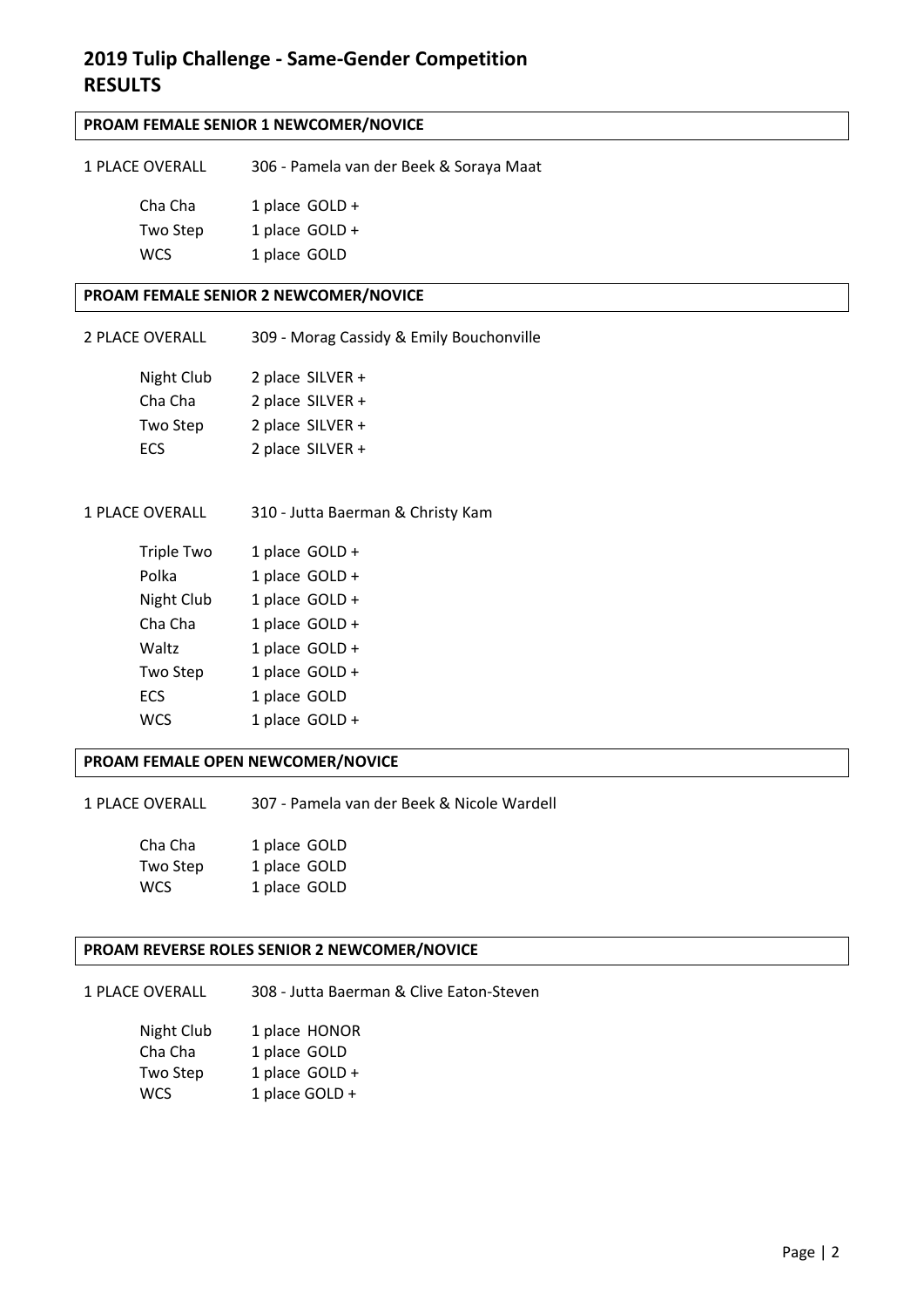## **PROAM FEMALE SENIOR 2 INTERMEDIATE/ADVANCED**

| <b>1 PLACE OVERALL</b> | 311 - Avis O'reilly & Gretchen Smith |
|------------------------|--------------------------------------|
| <b>Triple Two</b>      | 1 place GOLD +                       |
| Polka                  | 1 place GOLD +                       |
| Night Club             | 1 place GOLD +                       |
| Cha Cha                | 1 place GOLD +                       |
| Waltz                  | 1 place HONOR                        |
| Two Step               | 1 place GOLD +                       |
| <b>ECS</b>             | 1 place GOLD                         |
| WCS                    | 1 place GOLD +                       |

#### **PROPRO OPEN MALES**

| <b>2 PLACE OVERALL</b> | 314 - Charles Jones & Clive Eaton-Steven   |
|------------------------|--------------------------------------------|
| Night Club             | 2 place HONOR                              |
| Cha Cha                | 2 place HONOR                              |
| Waltz                  | 1 place HONOR                              |
| Two Step               | 1 place HONOR                              |
| wcs                    | 2 place HONOR                              |
| <b>1 PLACE OVERALL</b> | 313 - Andrew Sinclair & Clive Eaton-Steven |
| Night Club             | 1 place HONOR +                            |
| Cha Cha                | 1 place HONOR                              |
| Waltz                  | 2 place GOLD +                             |
| Two Step               | 1 place HONOR                              |
| WCS                    | 1 place HONOR                              |

## **COUPLES STARS – FEMALES**

| <b>1 PLACE OVERALL</b> | 315 - Nicole Wardell & Christy Kam |
|------------------------|------------------------------------|
|------------------------|------------------------------------|

| Waltz             | 1 place |
|-------------------|---------|
| Night Club        | 1 place |
| <b>Triple Two</b> | 1 place |
| <b>WCS</b>        | 1 place |
| <b>Two Step</b>   | 1 place |
| Cha Cha           | 1 place |
| Polka             | 1 place |
| ECS               | 1 place |
|                   |         |